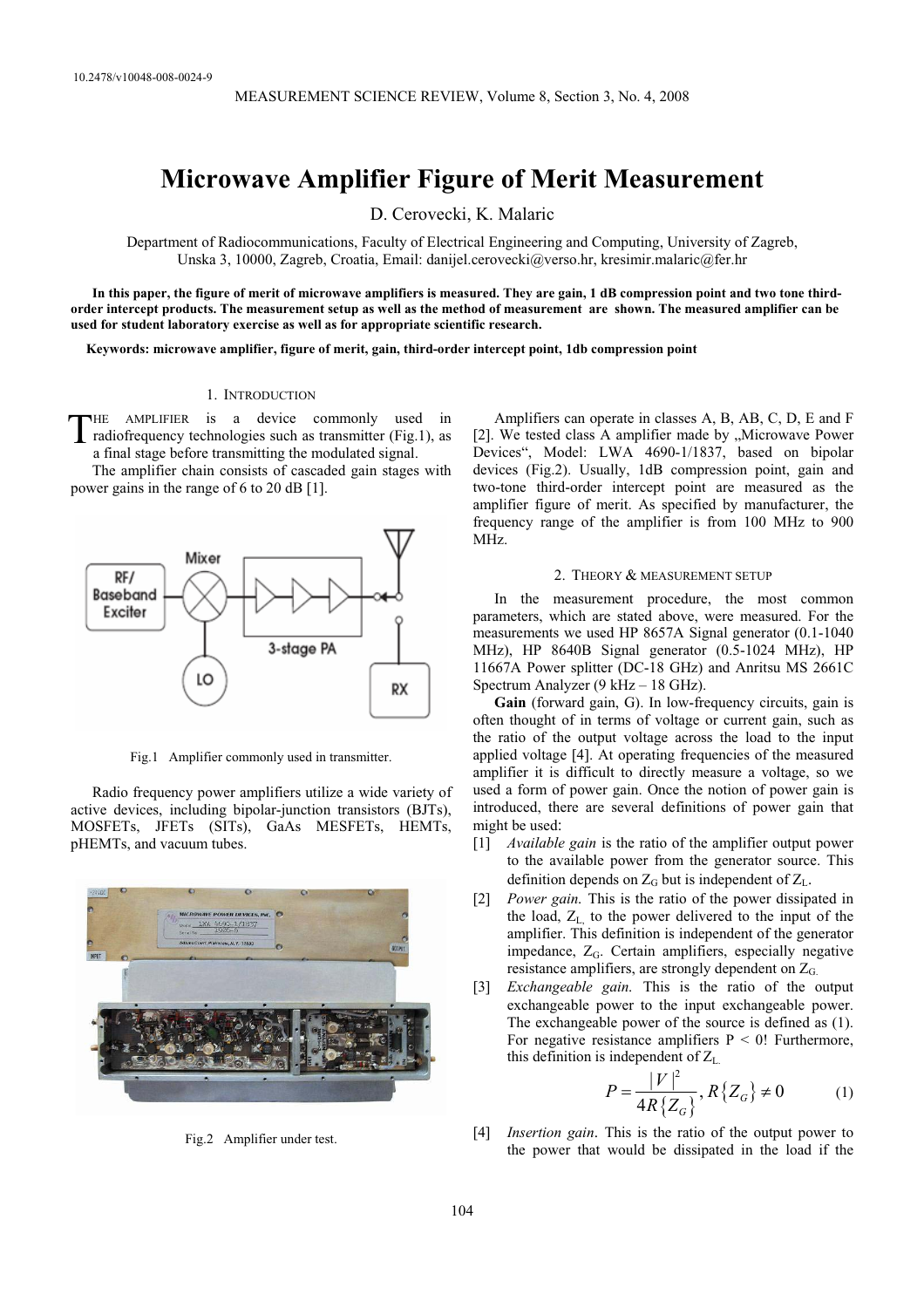amplifier were not present. There is a problem in applying this definition to mixers or parametric upconverters where the input and output frequencies differ.

[5] *Transducer power gain*. This is the ratio of the power delivered to the load to the available power from the source. This definition depends on both  $Z_G$  and  $Z_L$ . It gives positive gain for negative resistance amplifiers as well. Since the characteristics of real amplifiers change when either the load or generator impedance are changed, it is desirable that the gain definition reflects this characteristic. Thus the transducer power gain definition is found to be most useful [4].

The measured power gain is specified in the small signal, linear gain region. The setup for the gain measurement is shown in Fig.3.

| Signal generator<br><b>HP 8657A</b> |  | Amplifier | Spectrum |
|-------------------------------------|--|-----------|----------|
|                                     |  |           | analyzer |

Fig.3 Gain and 1 dB compression point measurement setup.

The idea of gain measurement is to measure output power (Pout) for known input power (Pin). The input power is the power displayed on signal generator minus loss in the cable. The output power is the power measured on the spectrum analyzer plus loss in the cable. Cable loss (PL) is measured by directly connecting signal generator and spectrum analyzer by the cable. Then, if we assume that the losses in spectrum analyzer and signal generator are negligible, the difference between the power measured on spectrum analyzer and the power displayed on signal generator is cable loss. The gain is then defined as (2).

$$
G = 10 \log \frac{P_{out} + P_L}{P_{in} - P_L}
$$
 (2)

The **two-tone third-order** intercept point must be measured if we want to know how the amplifier responds to modulated signals. The presence of two or more tones in a non-linear device generates intermodulation products. These products are the sum and difference of multiples of the fundamental tones. Equation (3) shows the series expansion of multiplying two monotones f1 and f2. The order is characterized by the sum of the fundamental factors [5].

$$
P_{out} = a_1 f_1 + a_2 f_2 + \leftarrow \text{Fundamentals}
$$
\n
$$
a_3(f_1 \pm f_2) + \leftarrow 2^{nd} \text{Order Products}
$$
\n
$$
a_4(f_1 \pm 2f_2) + a_5(2f_1 \pm f_2) + \leftarrow 3^{rd} \text{Order Products}
$$
\n
$$
a_6(2f_1 \pm 2f_2) + \leftarrow 4^{th} \text{Order Products}
$$
\n
$$
\dots + a_{\infty}(\infty f_1 \pm \infty f_2) \leftarrow \text{etc.}
$$

As we can see (3), if  $f_1$  and  $f_2$  are the frequencies of the two signals arriving at the input, the amplifier generates intermodulation products at its output due to inherent nonlinearity, in the form:

$$
\pm ma_x f_1 \pm na_y f \tag{4}
$$

Here *m* and *n* are positive integers, which can assume any value from 1 to infinity. The order of the inter-modulation is defined as  $m + n$ . Accordingly,  $2xf1 - f2$ ,  $2xf2 - f1$ ,  $3xf1$  and 3xf2 are third-order products by definition. The first two products are called two-tone third-order products as they are generated when two tones are applied simultaneously at the input. Two-tone third-order products are very close to the desired signals and are very difficult to filter out. In the linear region, third-order products decrease/increase by 3 dB for every 1 dB decrease/increase of input power, and output signal power decreases/increases by a dB for every dB of input power(Fig.4) [6]. Output intercept point, IP3 (dBm) can also be calculated using (5).

$$
IP3(dBm)_{out} = P_{out}(dBm) + \frac{A}{2}
$$
 (5)

Where  $P_{\text{out}}$  (dBm) is the output power of each tone in dBm and *A* is the difference of output power and intermodulation level in dB. Input intercept point is obtained by substituting *P*in (dBm) for  $P_{\text{out}}$  (dBm) in the above equation.

As we stated above, many of the spurious tones are outband and they cause no problem. The third-order difference tones are closest to the fundamentals. They very likely fall inband and add non-linearity and distortion to the output. Fig.5 illustrates intermodulation products and their relative frequency.



Fig.4 Definition of Intercept Points and 1-dB Compression Points for Amplifiers.

Intermodulation products increase at rates that are multiples of the fundamentals. If not for the output power saturating limit, intermodulation products would overtake the fundamentals, as shown in Fig.4. IP3 is the point where  $3<sup>rd</sup>$ order products would overtake fundamentals in output power [5].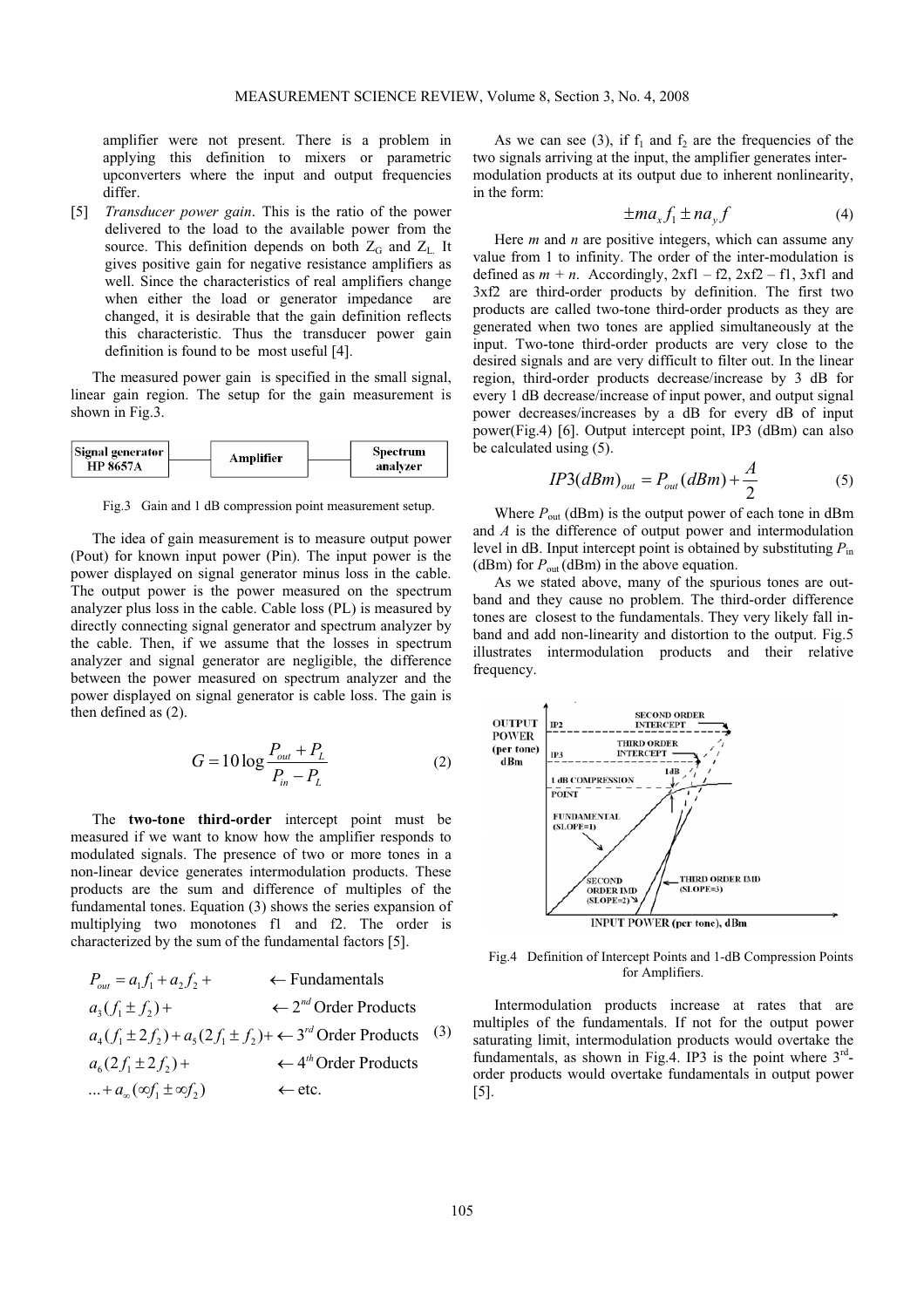

Fig.5 Intermodulation products and their relative frequency.

The measurement of the third-order products was made by using measurement setup displayed in Fig.6.



Fig.6 Third-order intercept point measurement setup.

IP3 can be determined by applying 2 equal power monotones and measuring a fundamental power and a  $3<sup>rd</sup>$ order power (either 2f2-f1 or 2f1-f2) at the output. Then apply these measured values to (6).

$$
IP3 = \frac{3}{2}Plst - \frac{1}{2}P3rd
$$
 (6)

As always, it is important to ensure that unwanted spurious harmonics do not land on the 3<sup>rd</sup>-order or fundamental frequencies. Also, the measurements should be made in a region clear of output compression. Fig.7 shows a typical measurement of the third-order intercept point.



Fig.7 Typical measurement of the third-order intercept point.

The **1 dB compression point** of an amplifier is the input power required to reduce the gain to 1 dB below its smallsignal value. This value can be measured by supplying a constant-frequency, ramped-power input signal to the amplifier and measuring the output power as a function of available input power. We used the spectrum analyzer as a calibrated, tuned power meter (Fig.3). The signal source was set at frequency of 500 MHz and the power level at -20 dBm. Next, the spectrum analyzer's reference level was 30 dB to protect the input from excessive power. In 1 dB steps, we increased the signal generator power, and measured the output power as shown on the spectrum analyzer. We assumed that the loss in the adapter is negligible compared to the loss in the cables, and that the loss in each cable is the same.

# 3. RESULTS

We measured the gain for Pin power levels of -30dBm (1  $\mu$ W) and -5 dBm (0.32 mW) for frequency range from 100 MHz up to 1100 MHz in steps of 10 MHz. Figure 8 shows the results of gain measurement for input power level of -30dBm. Fig.9 shows the result of gain measurement for input power level of -5dBm.



Fig.8 Gain measurement result for input power level of -30 dBm.



Fig.9 Gain measurement result for input power level of -5 dBm.

For the **third-order intercept point measurement,** the frequencies were set to be 699.9 MHz and 700.1 MHz, and the power level of both sources to -20 dBm. The spectrum analyzer was set to a center frequency of 700 MHz and a span of 600 kHz to include the signals and the responses induced by circuit non-linearities.

For input powers from -20 dBm to -8 dBm in 1 dBm steps, we found the output power as well as the intermodulation products. The two signal generators had the same power level. The two-tone, third-order intercept point (IP3) was gained by interpolation, and the result is shown in the Fig.10. It is at app 3 dBm of input power (8 dBm output power).